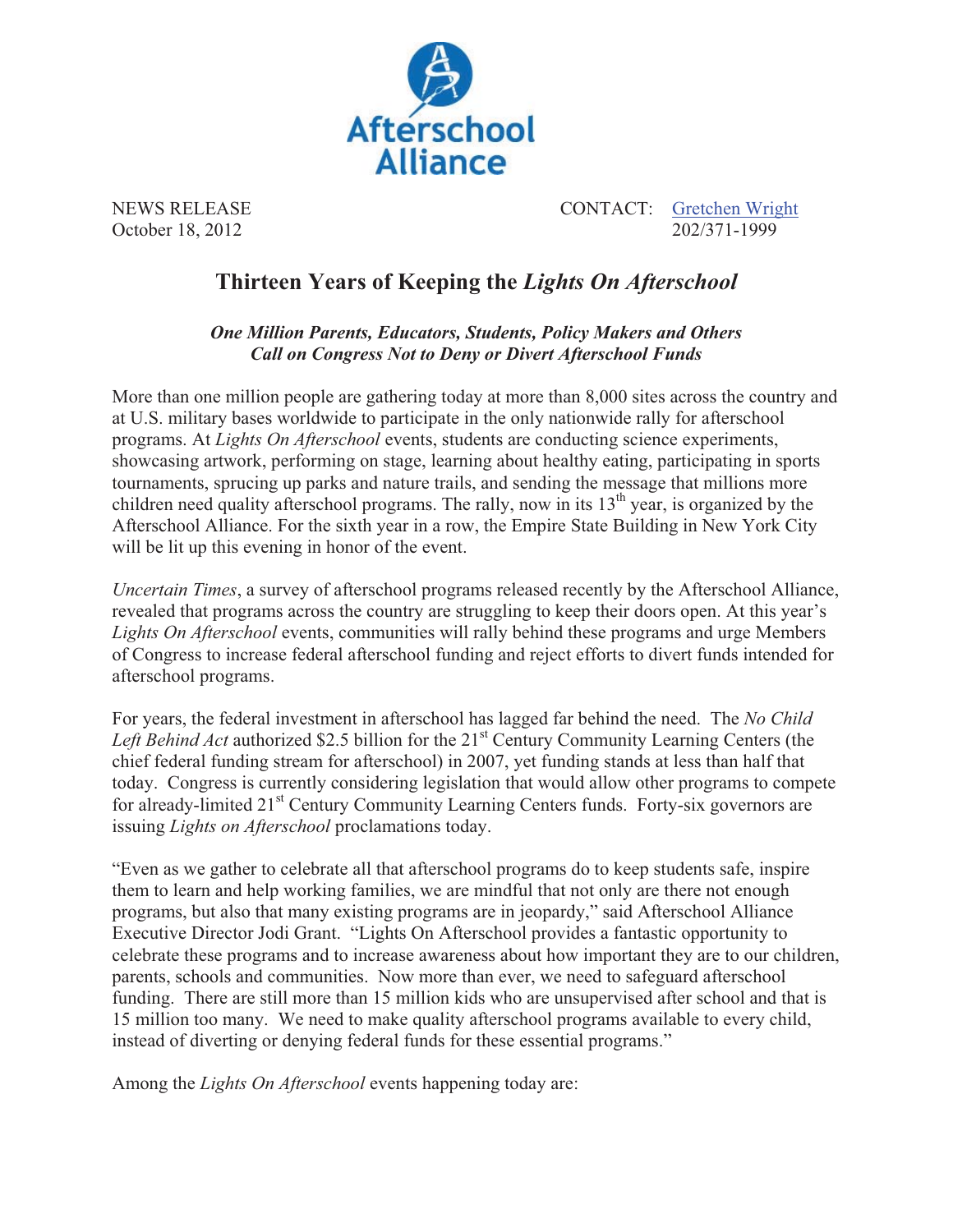- THINK Together in **Azusa, California** is holding the Gladstone Olympics from 4:00 to 6:00 PM. Students and parents will participate in games and activities at this family-night themed celebration and enjoy healthy treats. Contact: Vanessa Vazquez, gladstone@thinktogether.org.
- - The Boys & Girls Club of South Park in **Fairplay, Colorado** is hosting a "Family Fun Fiesta" that includes a build-your-own-taco bar and a piñata, games, skits and an open game from 5:00 to 7:00 PM. Contact: Emily March, emilymarch@bgcsp.com.
- Educational Resources for Children (ERfC) in **Enfield, Connecticut** is holding its *Lights On Afterschool* event at the Enfield Square Center Court. Lt. Governor Nancy Wyman will be the keynote speaker. Other speakers will include U.S. Representative Joe Courtney, State Senator John Kissel, Chair of North Central Connecticut United Way Karen Jarmoc, and Enfield Public Schools Superintendent Dr. Jeffrey Schuman. State Representative David Kiner and Mayor Scott Kaupin will be Masters of Ceremony and recognize afterschool providers for their exemplary service. Contact: Claire Hall, cchall@erfc.us.
- The YLC Afterschool Program in **Hialeah**, Florida is hosting a family event from 5:00 PM to 6:00 PM for *Lights On Afterschool*. Parents and students will team up to compete in a "Family Feud"-style game about the importance of afterschool programs and the types of activities that the students participate in at their local afterschool program. Contact: Sharon Dziedzic, sdziedzic@hialeahfl.gov.
- The Chicago Youth Centers-Rebecca Crown Center in **Chicago, Illinois** is holding a Peace and Unity day to commemorate *Lights On Afterschool* from 4:00 to 6:00 PM. Afterschool students, parents and community members will participate in activities that encourage groups to work together. They will have the opportunity to design a peace button and describe how to best promote peace on the "Peace Graffiti Wall." Contact: Eddie Wilson, eddie.wilson@chicagoyouthcenters.org.
- The Maryland Out of School Time Network, Maryland Hunger Solutions, Share our Strength, The Capital Area Food Bank in collaboration with Maryland-National Capital Park and Planning Commission Department of Parks and Recreation and the Vansville Community Center are hosting an open house in **Beltsville, Maryland** featuring the At Risk Afterschool Meals program, which helps children get the nutrition they need*.* At the event, from 2:00 to 5:00 PM, young people will demonstrate a variety of afterschool activities and how the At Risk Afterschool Meals Program works. Contact: Michael Raymor, mraymor@mdoutofschooltime.org
- Breakthrough Greater Boston in **Cambridge**, **Massachusetts** is sharing research highlighting the success of students who participate in afterschool programming at their *Lights On Afterschool* event, beginning at 4:00 PM. Students will showcase science, technology, engineering and math (STEM) activities, such as LEGO DNA, chemistry, chess, spoken word and architectural design. Contact: Rupal Jain, rjain@breakthroughcambridge.org.